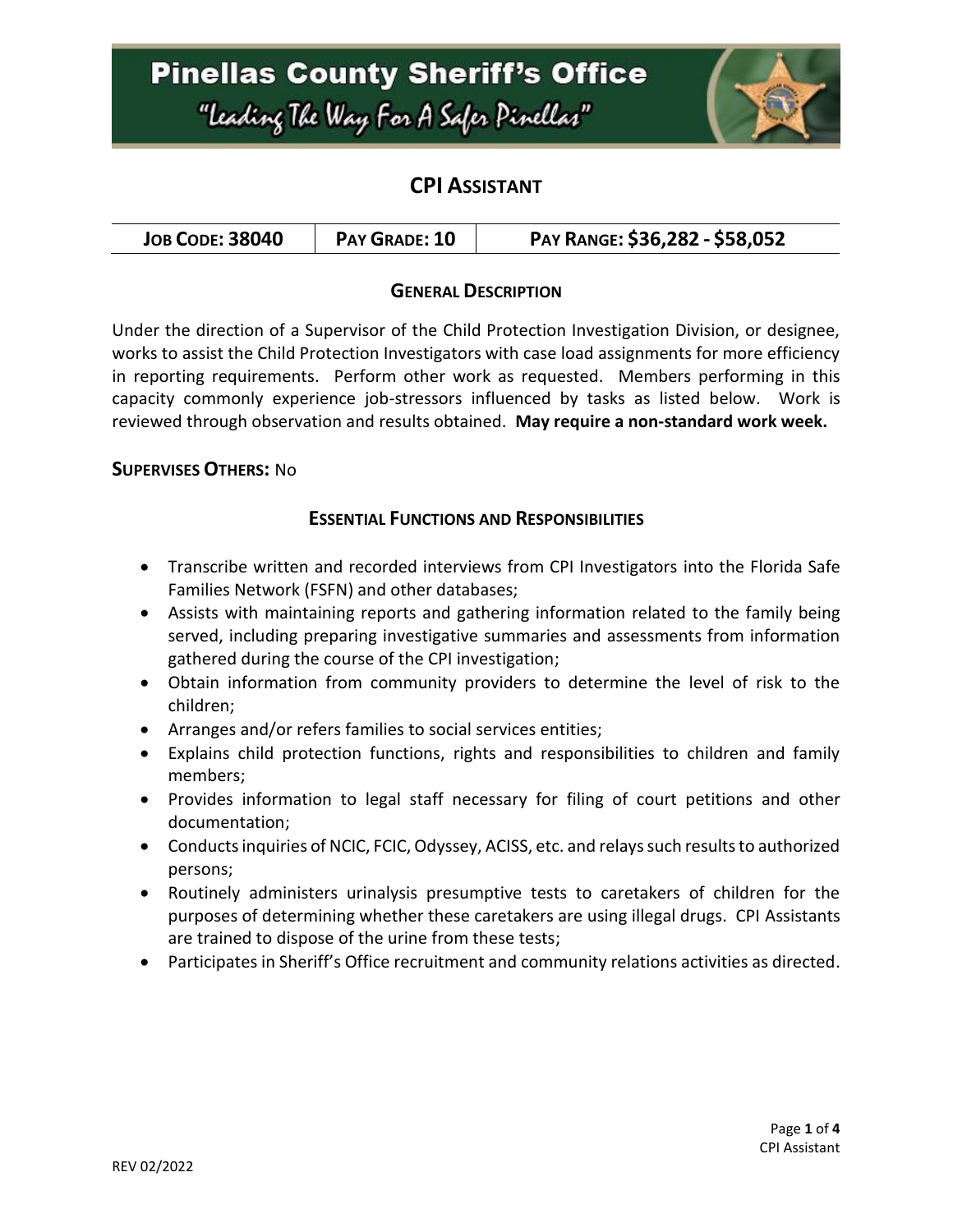## **Pinellas County Sheriff's Office** "Leading The Way For A Safer Pinellar"



Regular and reliable attendance is required as an essential function of the position.

This position may be considered essential and, in the event of an emergency or natural disaster, may be required to work.

This list is not intended to be all-inclusive and you may not be responsible for every item listed. The employer reserves the right to assign additional functions and responsibilities as necessary.

#### **QUALIFICATIONS**

- An Associate's degree that is accredited by an accreditation agency recognized by the U.S. Department of Education (DOE) and/or Council on Higher Education Accreditation (CHEA)
- Or equivalent combination of education and experience
- A typing speed of 25 wpm
- Must successfully complete designated portions of a pre-service training program
- Must possess a valid Florida driver's license

#### **KNOWLEDGE, SKILLS, AND ABILITIES**

- Knowledge in the use of the Florida Safe Families Network (FSFN) and other databases
- Knowledge of theories and practice in child protection and family support
- Knowledge of professional ethics relating to child protection investigations
- Knowledge of family centered interviewing techniques
- Skill in organizing community resources to assist families
- Ability to plan, organize and coordinate work assignments
- Ability to maintain well documented case files
- Ability to use computer systems
- Ability to interact appropriately with families, community resources, service providers, law enforcement and other child protection professionals
- Ability to track data for maximization of Federal funds earned by the state
- Ability to provide information correctly and concisely; orally and in writing
- Time management skills
- Inter-personal skills
- Verbal and written communication skills
- Accurate typing skills
- Ability to perform all functions of the job classification without posing a direct threat to the health or safety of other individuals in the workplace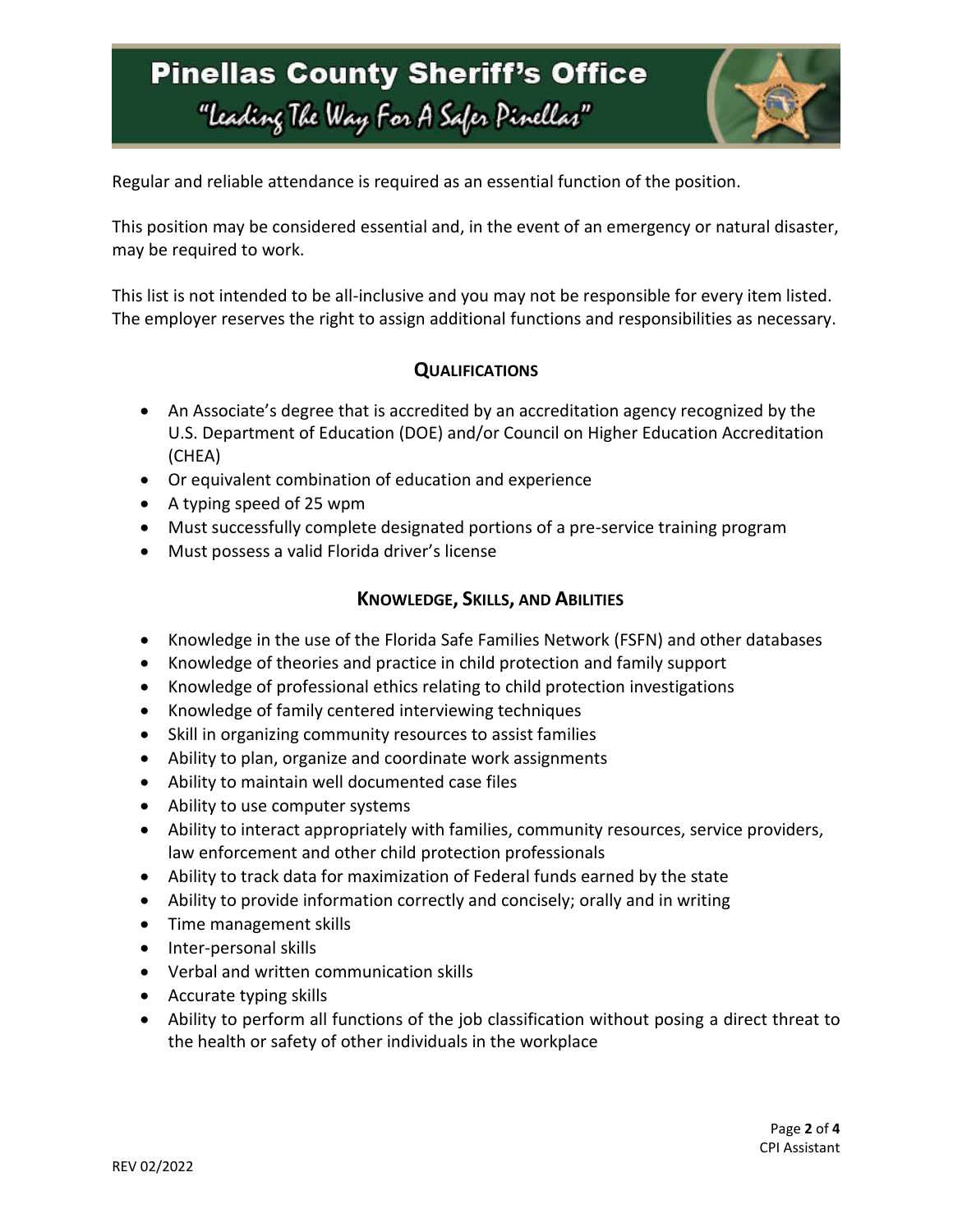# **Pinellas County Sheriff's Office** "Leading The Way For A Safer Pinellas"